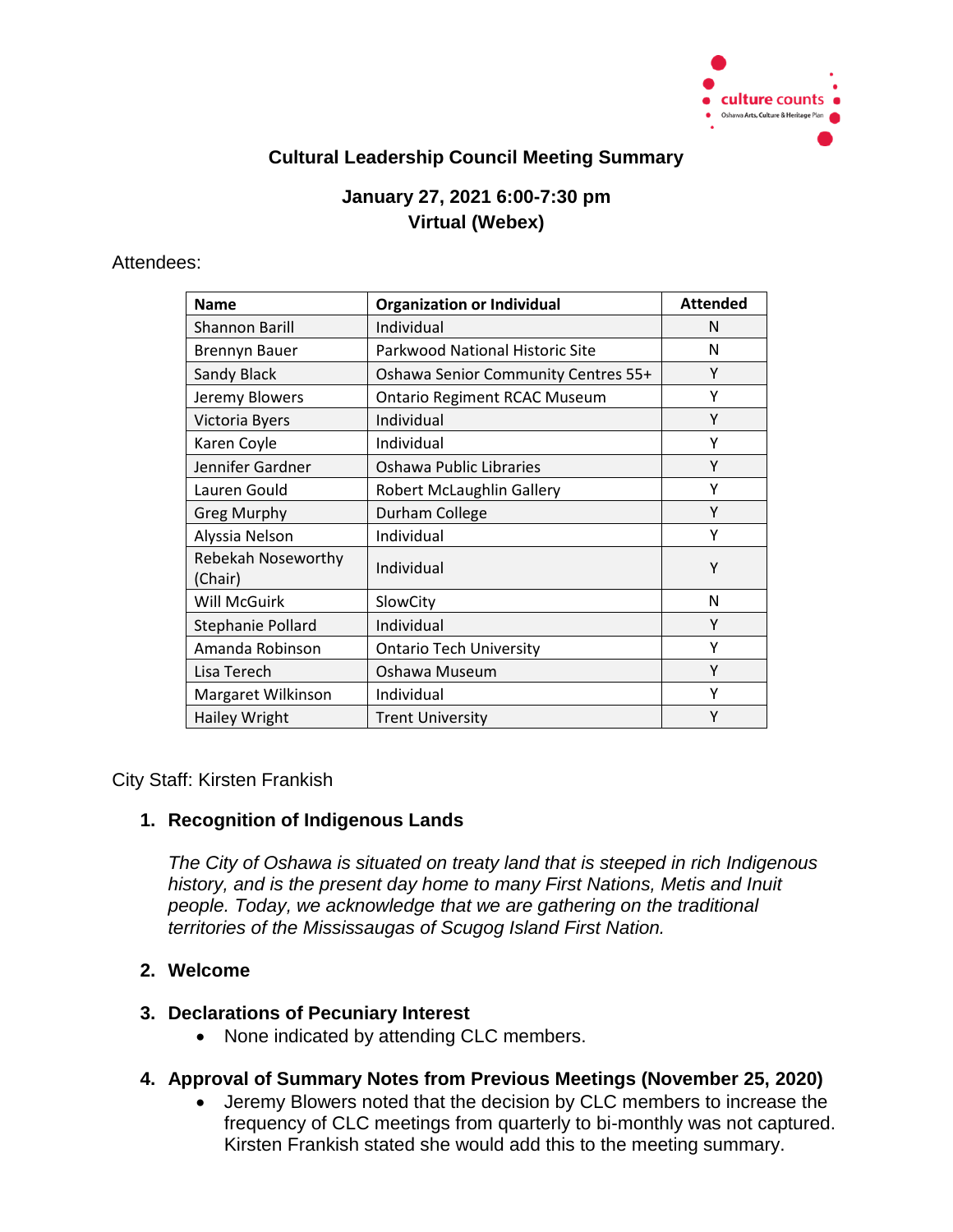

## **5. CLC Consultation – Impact of COVID-19 on Culture in Oshawa (45 minutes)**

- Kirsten Frankish led CLC members through a consultation focusing on the Impact of COVID-19 on Culture in Oshawa.
- This exercise was recognized as a companion piece to the individual and organizational feedback forms available from November 6 – December 14, 2020.
- Members shared feedback based on personal experiences as practitioners and key staff within Oshawa's cultural organizations, including:
	- i. Significant decreases in walk-in visitors in period between shutdown/ stay at home periods
	- ii. Planned projects and exhibitions needing to be rescheduled
	- iii. Cancellation of events having significant impact on revenues for organizations, causing concern about financial viability moving into 2021 and beyond
	- iv. Program delivery models have changed significantly
	- v. Everyone (artists, students, staff) are continuing to be resilient but can be very challenging, especially during isolation/ restrictions
	- vi. Bombardment of information information fatigue setting in
- A document capturing comments and themes from the consultation will also be shared with CLC members.
- The need for a comprehensive and "living" resource document for the cultural community that could be maintained on a City of Oshawa webpage was also identified
	- i. CLC members agreeing to contribute based on information obtained through their own networks.
- Kirsten Frankish identified that raw data from the Feedback Forms would be made available to CLC members, and that the summary document to be made available to the public would include this data as well as feedback gathered through consultations with the CLC, Public Art Task Force (PATF) and the upcoming Impact of COVID-19 on Culture – Community Conversation, which is anticipated to take place in Spring 2021.
- **6. Impact of COVID-19 on Culture Online Community Conversation Update (5 minutes)** 
	- Kirsten Frankish provided an update in terms of the planning for the Online Roundtable, which is being led by students from Durham College's Event Planning and Management program.
	- The event is currently being planned for Spring 2021 and will be available for free to members of Oshawa's Cultural Community.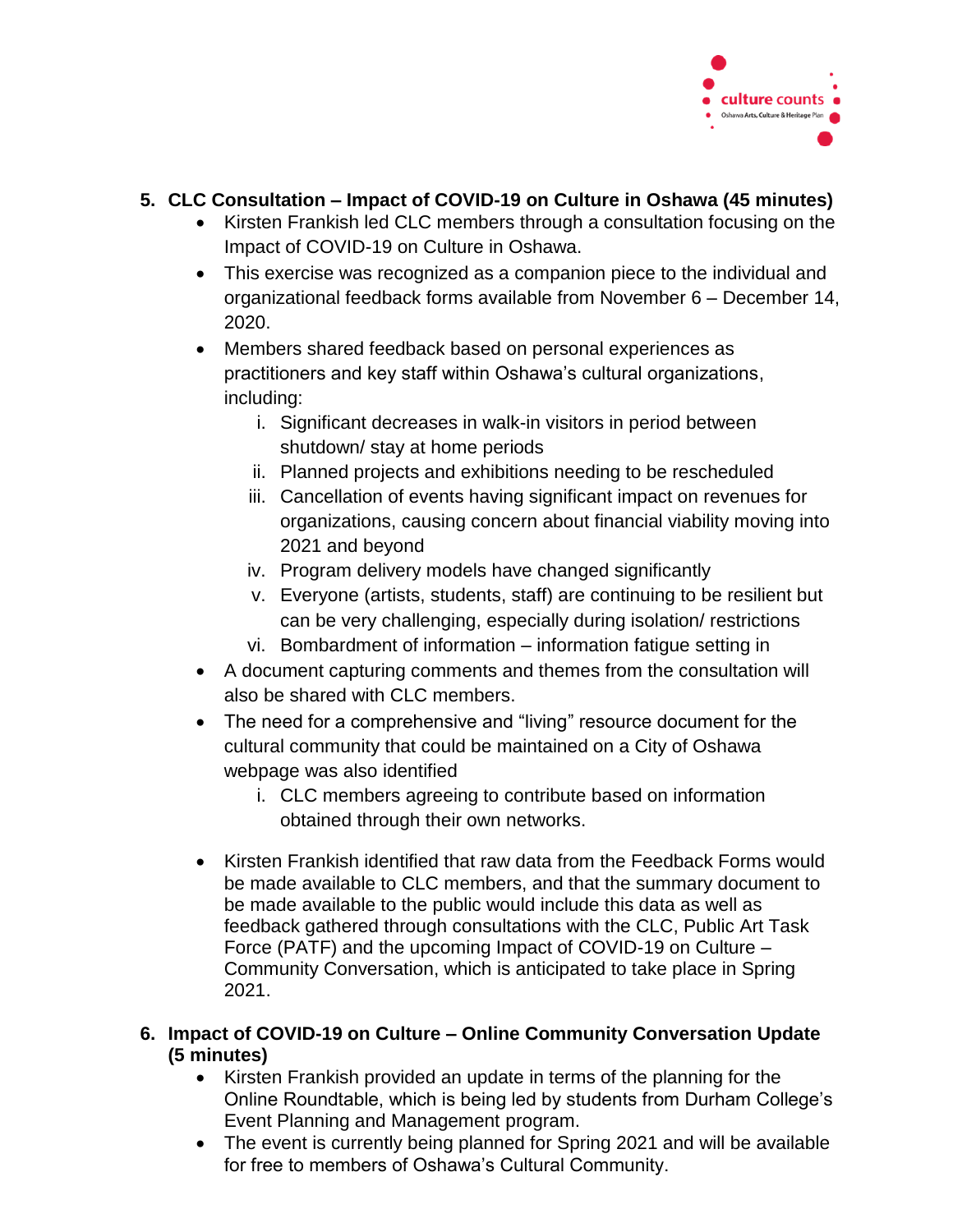

- Questions and discussions will incorporate themes from the Feedback Forms made available from November to December 2020.
- Breakout rooms will be facilitated by members of the CLC.
- **Support Needed**: Facilitators to assist with moderating breakout rooms for online event (**5-7 CLC members needed**)
	- i. Jeremy Blowers
	- ii. Greg Murphy
	- iii. Amanda Robinson
	- iv. Karen Coyle
	- v. Stephanie Pollard

# **7. Public Art Task Force Update (5 minutes)**

- Alyssia Nelson provided an update on the PATF meeting that took place on January 25, 2021 with members being asked to provide feedback as to whether two recent requests met the criteria for Public Art based on criteria in the City of Oshawa's Public Art Policy.
- The requests were:
	- i. From a community group to install a plaque within City Hall
	- ii. A citizen request to relocate a series of historical newspaper artefacts from the 2<sup>nd</sup> floor of City Hall to a more visible public location
- PATF members assessed the criteria and determined that these pieces did not meet the established criteria.
- Kirsten Frankish indicated that the requests would be referred back to the Facilities Management branch, but that there may be an opportunity to include the newspaper artefacts in an upcoming rotation for Art and Culture in the Hall, located outside Council Chambers.

# **8. Community Centennial Committee Update (5 minutes)**

- Kirsten Frankish provided an update on the Community Centennial Committee meeting from January 26, 2021.
	- i. Sponsorship Presentation by Elaine Garnett, Community Partnerships Manager for the City of Oshawa
	- ii. Logo and Visual Identity Discussion
	- iii. Creation of Initial Sub-committees (Marketing, History/ Heritage of Oshawa, Community Engagement)

# **9. Staff Updates (5 minutes)**

- Community Legends and Oshawa Culture Counts Awards
	- i. Deadline for nominations for both Award programs is February 14, 2021
	- ii. 3-5 adjudicators needed
		- 1. Jennifer Gardner
		- 2. Amanda Robinson
		- 3. Alyssia Nelson
		- 4. Greg Murphy
		- 5. Lauren Gould
- ARC Feasibility Study Update